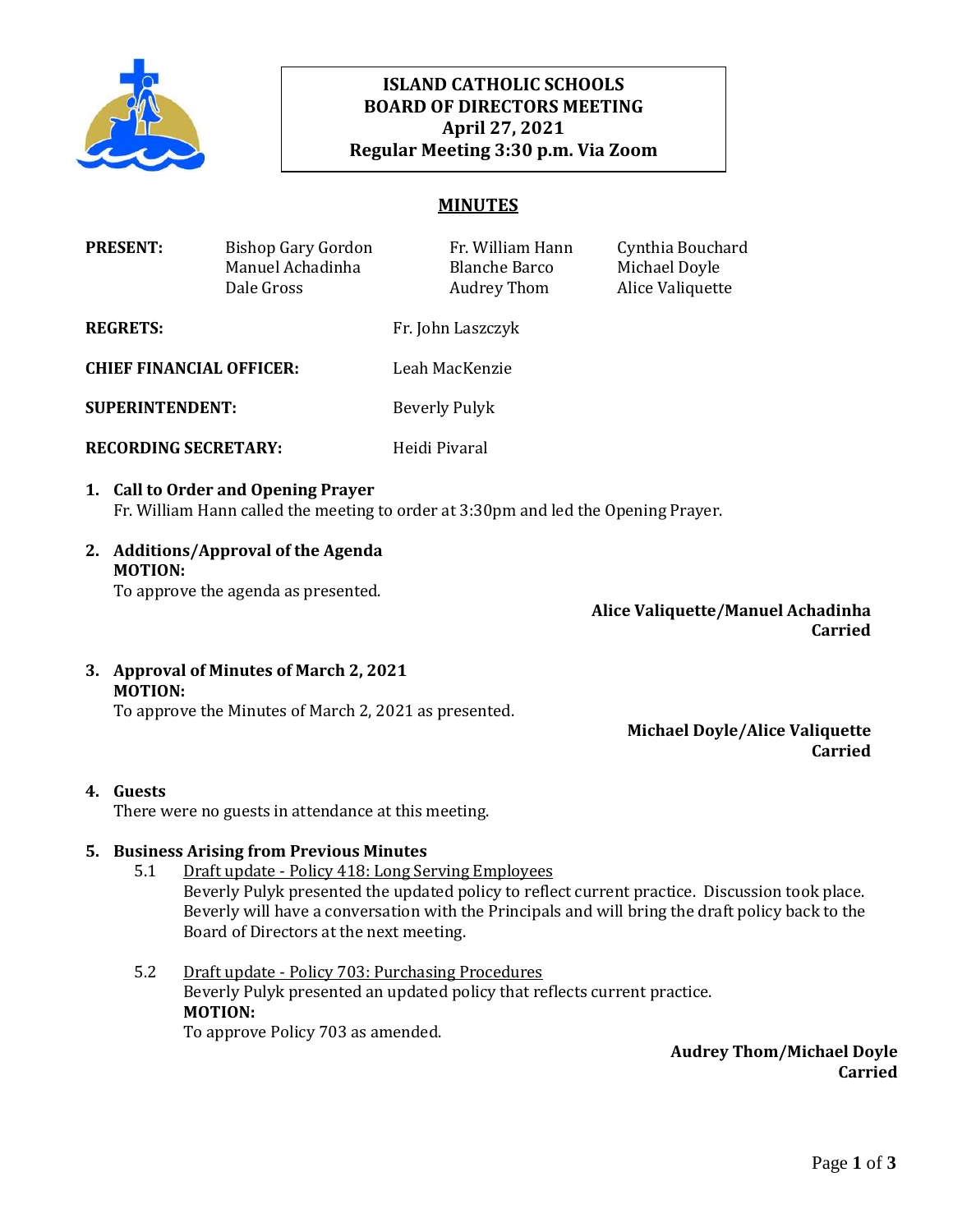# **6. Correspondence**

No correspondence was received.

#### **7. New Business**

#### 7.1 Admin appointments

Katja Groves has been appointed Superintendent effective August 1, 2021. The selection process was very thorough and followed due diligence. Cynthia Bouchard thanked those who were part of the process. Katja will attend the next Board of Directors meeting.

According to policy, the Superintendent is supposed to bring to this meeting the Administrative appointments. Beverly Pulyk requested the approval of the Board of Directors to delay her recommendation for one month, in order to address the appointment of the Principal for St. Joseph's School.

#### **MOTION:**

To approve the request of the Superintendent to delay the Administrative appointments to the end of May.

### **Manuel Achadinha/Alice Valiquette Carried**

#### **8. Reports**

# 8.1 Superintendent's Report

Beverly Pulyk highlighted items in her report. Discussion took place regarding the new legislation that allows schools to offer online learning. The superintendents of the Catholic schools in the province will further discuss this option. Beverly will keep the CISDV Board of Directors informed.

#### 8.2 Finances

8.2.1 CEWS Allocation

Leah MacKenzie presented a proposal with three options on how the Canada Emergency Wage Subsidy (CEWS) should be allocated. Discussion followed. **MOTION:**

To approve option 3 on the CEWS allocation document.

# **Michael Doyle/Audrey Thom Carried**

8.2.2 Sale of St. Joseph's School (Chemainus)

Leah highlighted items on the package circulated, which included the feedback from the parishioners of All Saints Parish. The Diocesan Finance Committee has seen the proposal and approved it. The intentional society will work on a social media statement.

#### **MOTION:**

To approve the sale of St. Joseph's School property to the Cowichan Valley Intentional Recovery Community Society (CVIRCS).

# **Fr. William Hann/Manuel Achadinha Carried**

# 8.3 Catholic Schools' Plan

8.3.1 Building on Success Campaign

The fundraising campaign has been launched publicly. There were two town hall meetings via Zoom held in the middle of April. The contract with DCG Philanthropic